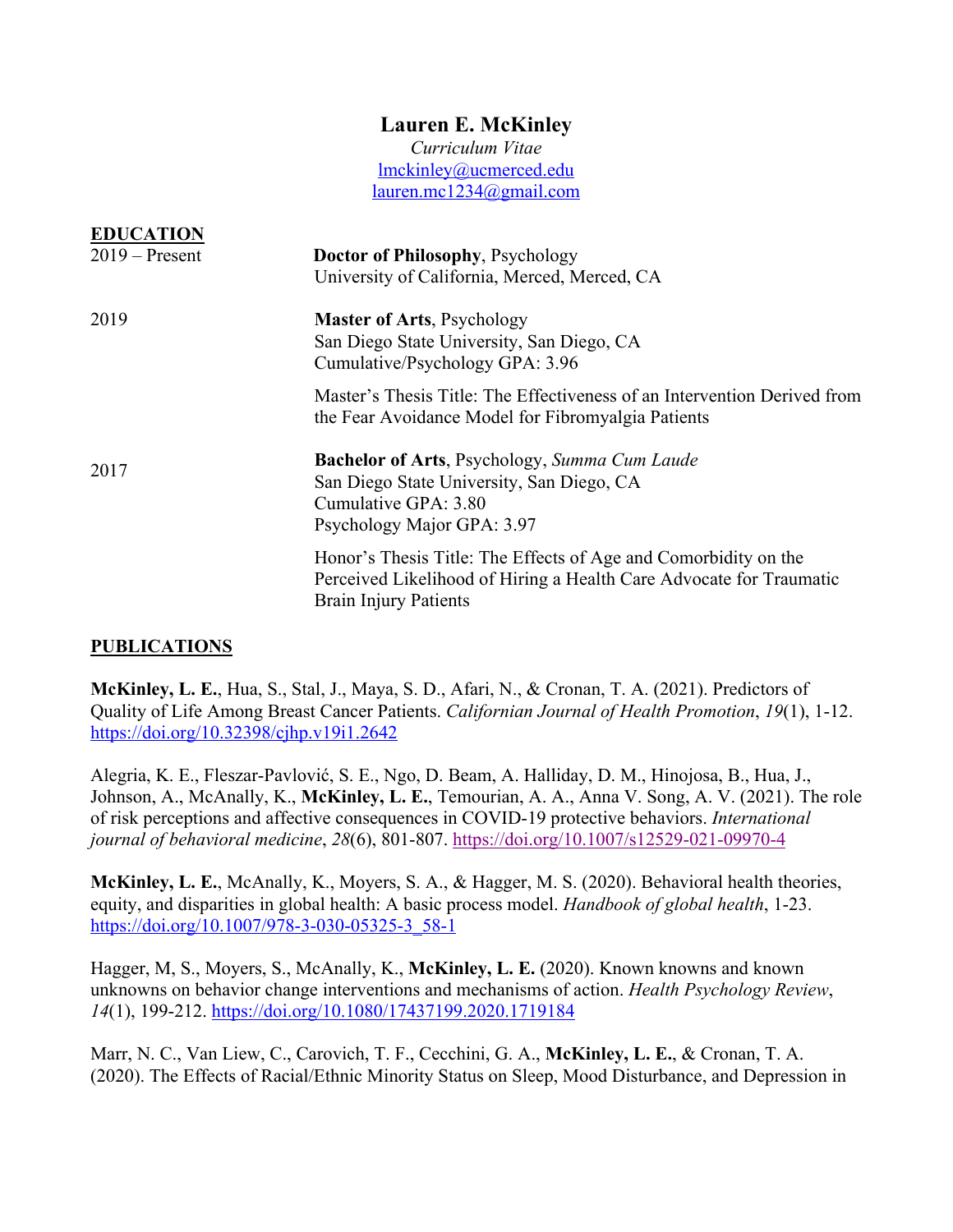People with Fibromyalgia. *Psychology Research and Behavior Management*, *13*, 343. https://doi.org/10.2147/PRBM.S242699

Cronan, T.A., Van Liew, C., **McKinley, L. E.**, & Marr, N.C. (2019). "Does the Sex of Mentors and Students Affect Students' Perceptions of Research Mentors?" *Journal of Research in Gender Studies,* 9(2): 9–24. doi:10.22381/JRGS9220191 https://doi.org/10.22381/JRGS9220191

**McKinley, L.E.**, Mansoor, M.M., Liew, C.V., McKinnon, S.A., & Cronan, T.A. (2017). Demographic Predictors of the Perceived Likelihood of Hiring a Health Care Advocate. *Californian Journal of Health Promotion*, *15*(3), 59-67. https://doi.org/10.32398/cjhp.v15i3.1909

## **MANUSCRIPTS UNDER REVIEW**

# **PROFESSIONAL PRESENTATIONS**

**McKinley, L.E.**, Slemons, A. & Cronan, T.A. (April 2019). *Sleep Disturbance and Duration among Minority versus Non-Minority Fibromyalgia Patients.* Poster presented at the 99th annual Western Psychological Association convention, Pasadena, CA.

Marr, N.C., Givogue, K.A, Azzoo, K.I., **McKinley, L.E.**, & Cronan, T.A. (April 2019). *Perceived likelihood of hiring a health care advocate: Effects of traumatic brain injury, schizophrenia, and diabetes*. Poster presented at the 99th annual Western Psychological Association convention, Pasadena, CA. \*Received Psi Chi Regional Research Award\*

Marr, N.C., Cecchini, G.A., **McKinley, L.E.**, & Cronan, T.A. (April 2019). *The effects of fibromyalgia syndrome and ethnic minority status on mood disturbance and levels of depression.* Poster presented at the 99th annual Western Psychological Association convention, Pasadena, CA.

Stal, J., Kaye, Z., **McKinley, L.E.**, & Cronan, T.A. *The Effects of Alcohol Consumption and Sleep Duration on Fibromyalgia Symptoms.* Poster presented at the 99<sup>th</sup> annual Western Psychological Association convention, Pasadena, CA.

**McKinley, L.E.**, Mansoor, M.M**.**, Hua, S., Cronan, T.A. (April 2018). *Predictors of Quality of Life Among Breast Cancer Patients*. Poster presented at the 98th annual Western Psychological Association convention, Portland, OR.

Mansoor, M.M., **McKinley, L.E.**, & Cronan, T.A. (April 2018). *Effects of Depression on the Quality of Life Among Fibromyalgia Patients*. Poster presented at the Society of Behavioral Medicine convention, New Orleans, LA.

Nilstomt, A.L., Mansoor, M.M., **McKinley, L.E.**, Cronan, T.A. (April 2018). *Predictors of Health*  Status Among Fibromyalgia and Osteoarthritis Patients. Poster presented at the 98th annual Western Psychological Association convention, Portland, OR.

Marr, N., Mansoor, M.M., **McKinley, L.E.**, Stal, J., Cronan, T.A. (April 2018). The Effects of Health Condition on One's Own Health Status on the Perceived Likelihood of Hiring a Health Care Advocate. Poster presented at the 98th annual Western Psychological Association convention, Portland, OR.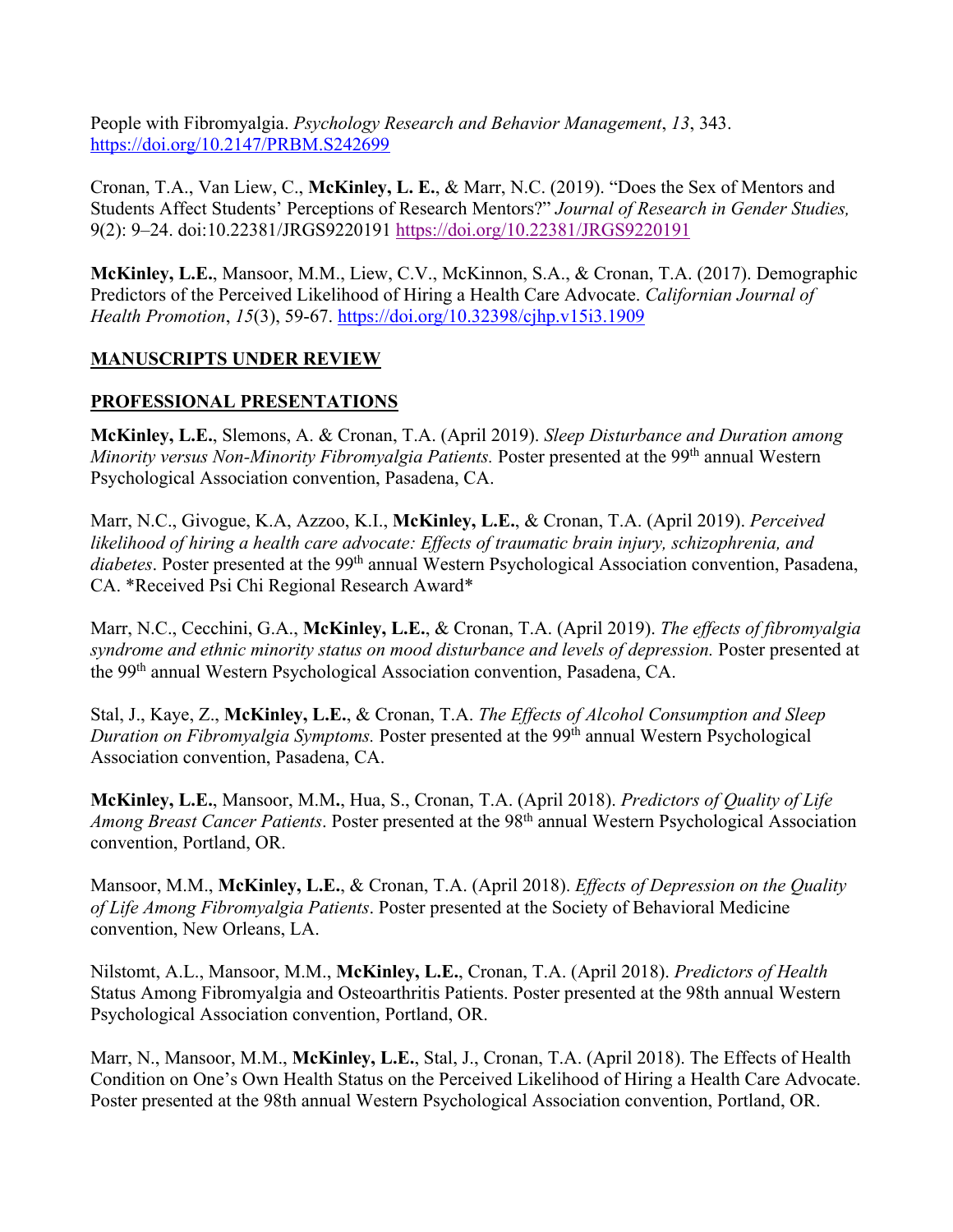Hua, S., Stal, J., **McKinley, L.E.**, Mansoor, M.M., Cronan. T.A. (April 2018). Predictors of the Perceived Likelihood of Hiring a Health Care Advocate for Cognitive Impairments. Poster Presented at the 98th annual Western Psychological Association convention, Portland, OR.

Stal, J., Hua, S., Marr, N., Mansoor, M.M., **McKinley, L.E.**, Cronan, T.A. (April 2018). The Perceived Likelihood of Hiring a Health Care Advocate for a Parent or Child with an Acute or Chronic Condition. Poster presented at the 98th annual Western Psychological Association convention, Portland, OR. \*Received Psi Chi Regional Research Award\*

**McKinley, L.E.**, Alcaraz, L. Y., McKinnon, S. A., Cronan, T. A. (March 2017) The Effects of Age and Comorbidity on the Likelihood of Traumatic Brain Injury Patients Hiring a Health Care Advocate. Poster presented at the Society of Behavioral Medicine Conference in San Diego, CA.

Mansoor, M.M., McKinnon, S., Van Liew, C., **McKinley, L.E.**, & Cronan, T.A. (March 2017). The Effects of Duration of Symptoms on Health Status Depends on Self-Efficacy Levels. Poster presented at the Society of Behavioral Medicine Conference in San Diego, CA.

Hua, S., **McKinley, L. E.**, McKinnon, S. A., Cronan, T. A. (April 2017) Effects of Serious Mental Disorders on the Perceived Likelihood of Hiring a Health Care Advocate. Poster presented at the 97th annual Western Psychological Association convention, Sacramento, CA. \*Received Psi Chi Regional Research Award\*

**McKinley, L.E.**, Mansoor, M. M., McKinnon, S. A., Cronan, T. A. (April 2016). The Effects of Ethnicity, Social Support, and Age on Hiring a Health Care Advocate. Poster presented at the 96th annual Western Psychological Association convention, Long Beach, CA.

Mansoor, M.M., **McKinley, L.E.**, McKinnon, S. A., & Cronan, T.A. (April 2016). Demographic Predictors of the Likelihood of Hiring a Health Care Advocate for Physical and Mental Health Conditions. Poster presented at the 96th annual Western Psychological Association convention, Long Beach, CA.

McKinnon, S. A., **McKinley, L. E.**, May, A. C., Santoro, M. S., Little, T. J. R. & Cronan, T. A. (April 2015). The Experience of Trauma on Mood Disturbance in Fibromyalgia Syndrome. Poster presented at the 95th annual Western Psychological Association convention, Las Vegas, NV. \*Received Psi Chi Regional Research Award\*

Ridenour, C.L., **McKinley, L.E.**, May, A.C., Cronan, T.A. (April 2015). Hiring a Health Care Advocate: Chronic Condition and Service Type. Poster submitted at the 95th annual Western Psychological Association convention, Las Vegas, NV.

### **RESEARCH EXPERIENCE**

2014-2017 **Health Outcomes Studies Laboratory,** San Diego State University Principal Investigator: Dr. Terry A. Cronan, Ph.D.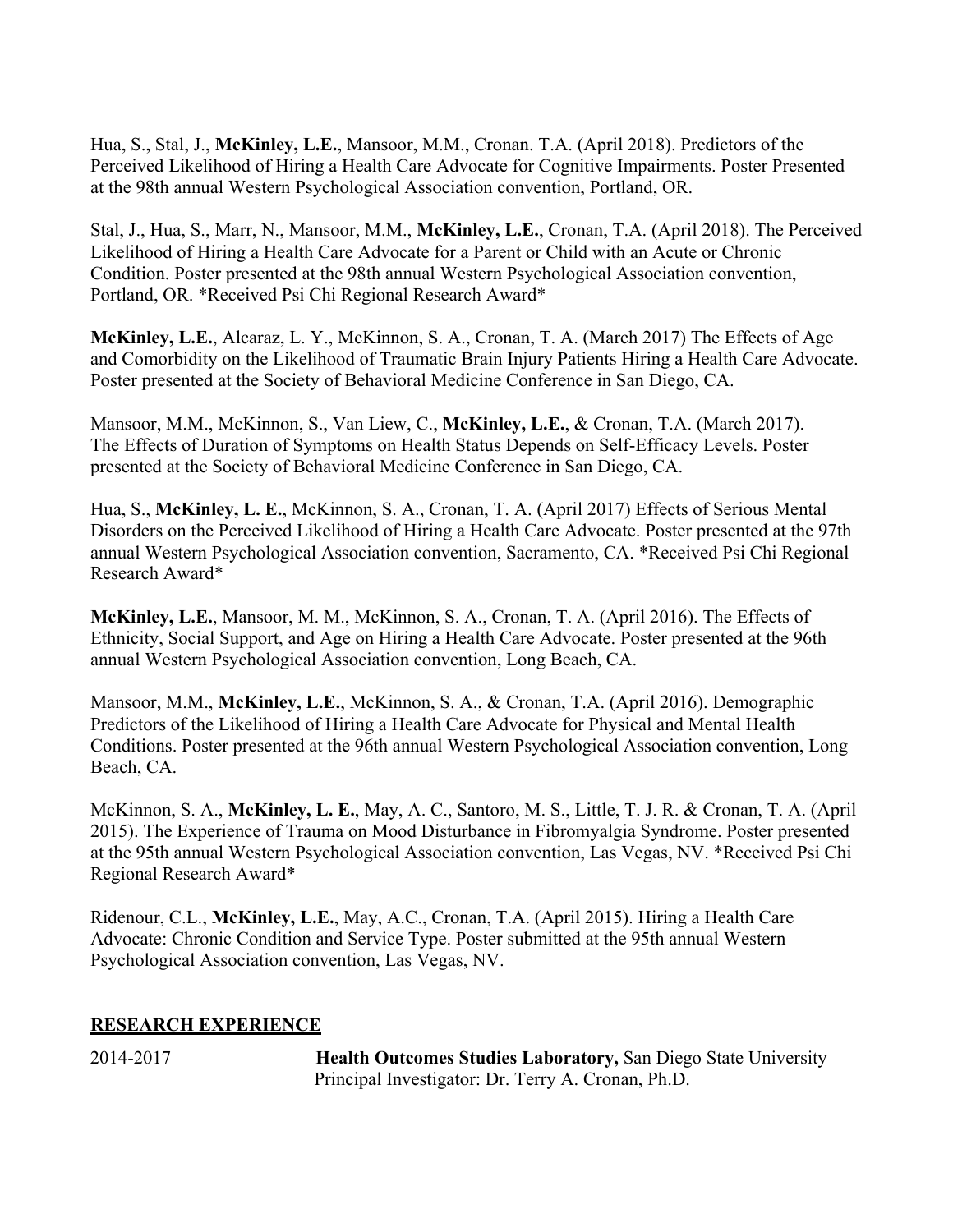**Research Assistant**, *Responsibilities*: First authored a publication in a peer reviewed academic journal and poster presentations; Contributed to research projects; Administered a battery of assessments to participants newly diagnosed with breast cancer; Designed and implemented a Health Care Advocacy study; Trained research assistants to collect data in the community; Assisted with community data collection; Trained research assistants to enter and verify data; Assisted with data entry and verification; Created self-report questionnaires; Conducted literature reviews; Developed research questions and hypotheses; Analyzed data in SPSS; Presented findings at conferences; Wrote a manuscript-style honor's thesis.

2017-2019 **Health Outcomes Studies Laboratory,** San Diego State University Principal Investigator: Dr. Terry A. Cronan, Ph.D. **Graduate Research Assistant**, *Responsibilities*: Conducted tender-point examinations on participants with Fibromyalgia Syndrome; Administered the Montreal Cognitive Assessment (MOCA) to participants; Administered a battery of questionnaires to participants with Fibromyalgia Syndrome; Trained research assistants to conduct tender-point examinations and administer the MOCA to participants; Contributed to publications and poster presentations; Mentored undergraduate research assistants; Created and edited educational materials used in interventions for participants with Fibromyalgia; Complied therapist training materials for therapists who were conducting the interventions for participants with Fibromyalgia; Worked with therapists to improve education-intervention materials; Managed datasets and trained research assistants to enter and verify data; analyzed data in R and SPSS; presented findings at conferences.

#### **TEACHING EXPERIENCE**

| 2019-Present | <b>Teaching Assistant, Psychological Research Methods (PSY 015)</b>                                                                                                                                                              |  |
|--------------|----------------------------------------------------------------------------------------------------------------------------------------------------------------------------------------------------------------------------------|--|
|              | Psychology Sciences, University of California, Merced                                                                                                                                                                            |  |
|              | Supervisor: Dr. Ross Avilla                                                                                                                                                                                                      |  |
|              | <i>Responsibilities:</i> Made exam copies and proctored exams; Held office                                                                                                                                                       |  |
|              | hours; Graded research papers; Graded exams; Assisted students with<br>in-class assignments; Assisted with SPSS instruction during in-class<br>labs; Assisted with Jamovi instruction and Exam Review via online<br>instruction. |  |
| 2017-2019    | <b>Teaching Assistant, Advanced Research Methods (PSY 410)</b>                                                                                                                                                                   |  |
|              | Psychology Department, San Diego State University                                                                                                                                                                                |  |
|              | Supervisor: Dr. Terry Cronan                                                                                                                                                                                                     |  |
|              | <i>Responsibilities:</i> Tutored and assisted students in understanding                                                                                                                                                          |  |
|              | concepts and materials covered in class; Presented to the class;                                                                                                                                                                 |  |
|              | Supervised community-based data collection; Constructed quizzes                                                                                                                                                                  |  |
|              | and exams; Graded papers, quizzes, and exams.                                                                                                                                                                                    |  |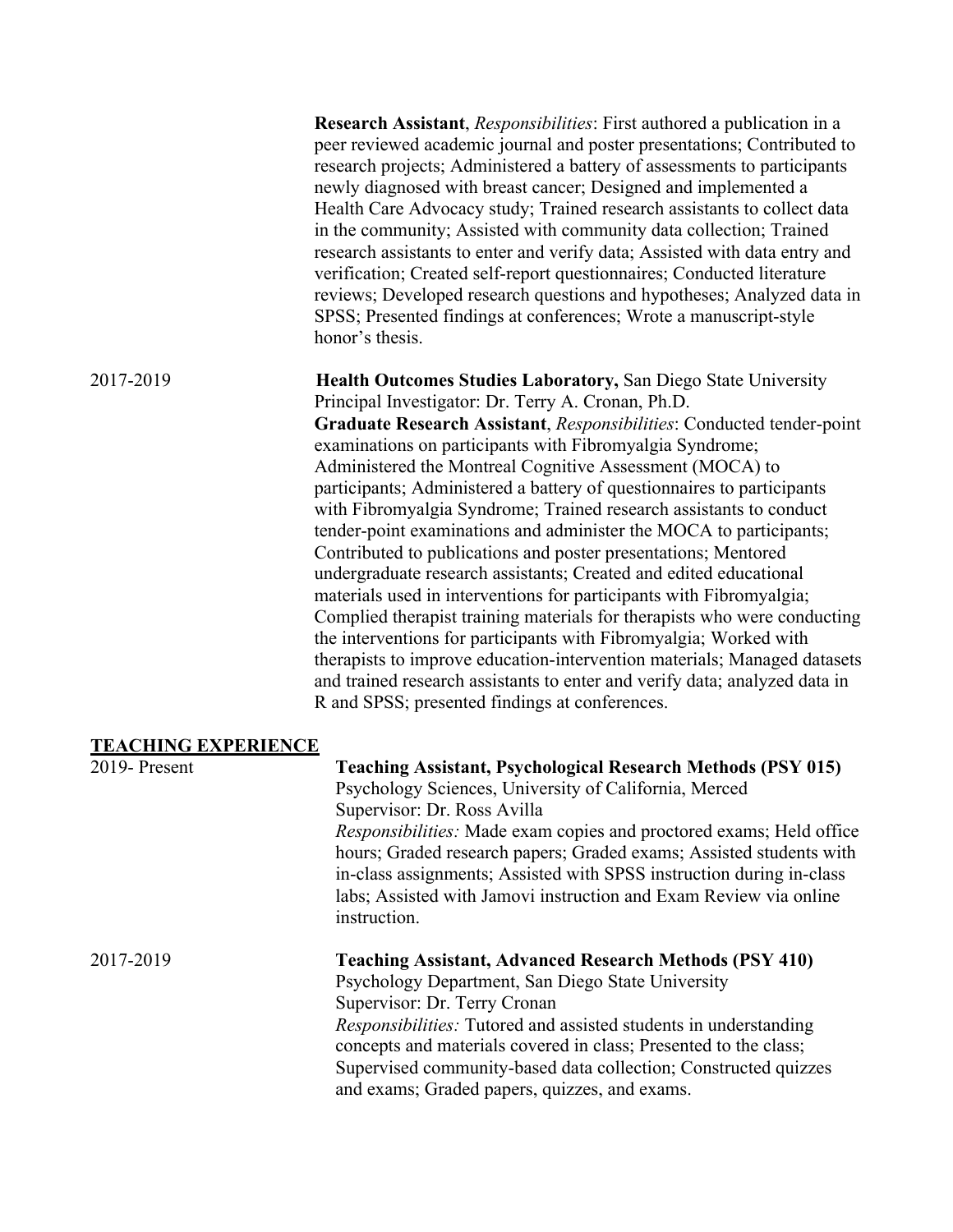| 2019            | <b>Teaching Assistant, Introductory Statistics Laboratory (PSY 280)</b> |
|-----------------|-------------------------------------------------------------------------|
|                 | Psychology Department, San Diego State University                       |
|                 | Supervisor: Dr. Kate Hattrup                                            |
|                 | <i>Responsibilities:</i> Taught weekly lab courses; created Power Point |
|                 | presentations, taught students how to run analyses in SPSS, graded      |
|                 | weekly homework assignments, proctored exams.                           |
| INITERIN TALIZO |                                                                         |

### **INVITED TALKS**

**Undergraduate Graduation Requirements and Planning -** Advancing Diversity in Aging Research (ADAR) Program, San Diego State University, August 10, 2016

**Joining a Lab: Professionalism, Time Management, and Planning -** Advancing Diversity in Aging Research (ADAR) Program, San Diego State University, August 1, 2018

#### **ACADEMIC SERVICE**

| January 2015-2017 | <b>Psychology Peer Adviser, Undergraduate Advising</b><br>San Diego State University, CA<br>Supervisor Spring 2015: Dr. Emilio Ulloa, Ph.D.<br>Supervisor Fall 2015-Present: Dr. Katherine Turner, Ph.D.<br><i>Responsibilities:</i> Provided academic advising to undergraduate<br>psychology students; assisted students with schedule management,<br>course selection, filing academic petitions, and declaration of the<br>psychology majors and minors. |
|-------------------|--------------------------------------------------------------------------------------------------------------------------------------------------------------------------------------------------------------------------------------------------------------------------------------------------------------------------------------------------------------------------------------------------------------------------------------------------------------|
| March 2015-2016   | <i>Explore SDSU Volunteer, San Diego State University</i><br><i>Responsibilities:</i> Provided students and parents information about the<br>psychology department, undergraduate psychology advising, course                                                                                                                                                                                                                                                |

scheduling, graduation requirements, and the university campus.

### **ACADEMIC AWARDS & HONORS**

| 2013-2019 | Dean's List<br>College of Sciences, San Diego State University                                                     |
|-----------|--------------------------------------------------------------------------------------------------------------------|
| 2015      | Psi Chi International Honor Society Regional Research Award<br><b>Western Psychological Association Convention</b> |
| 2015      | <b>PsyMORE Undergraduate Research Symposium</b><br>Certificate of Recognition, San Diego State University          |
| 2015      | Undergraduate Peer Advising 'Big Kahuna' Award<br>Excellence in Procedure and Protocol, San Diego State University |
| 2017      | Psi Chi International Honor Society Regional Research Award<br>Western Psychological Association Convention        |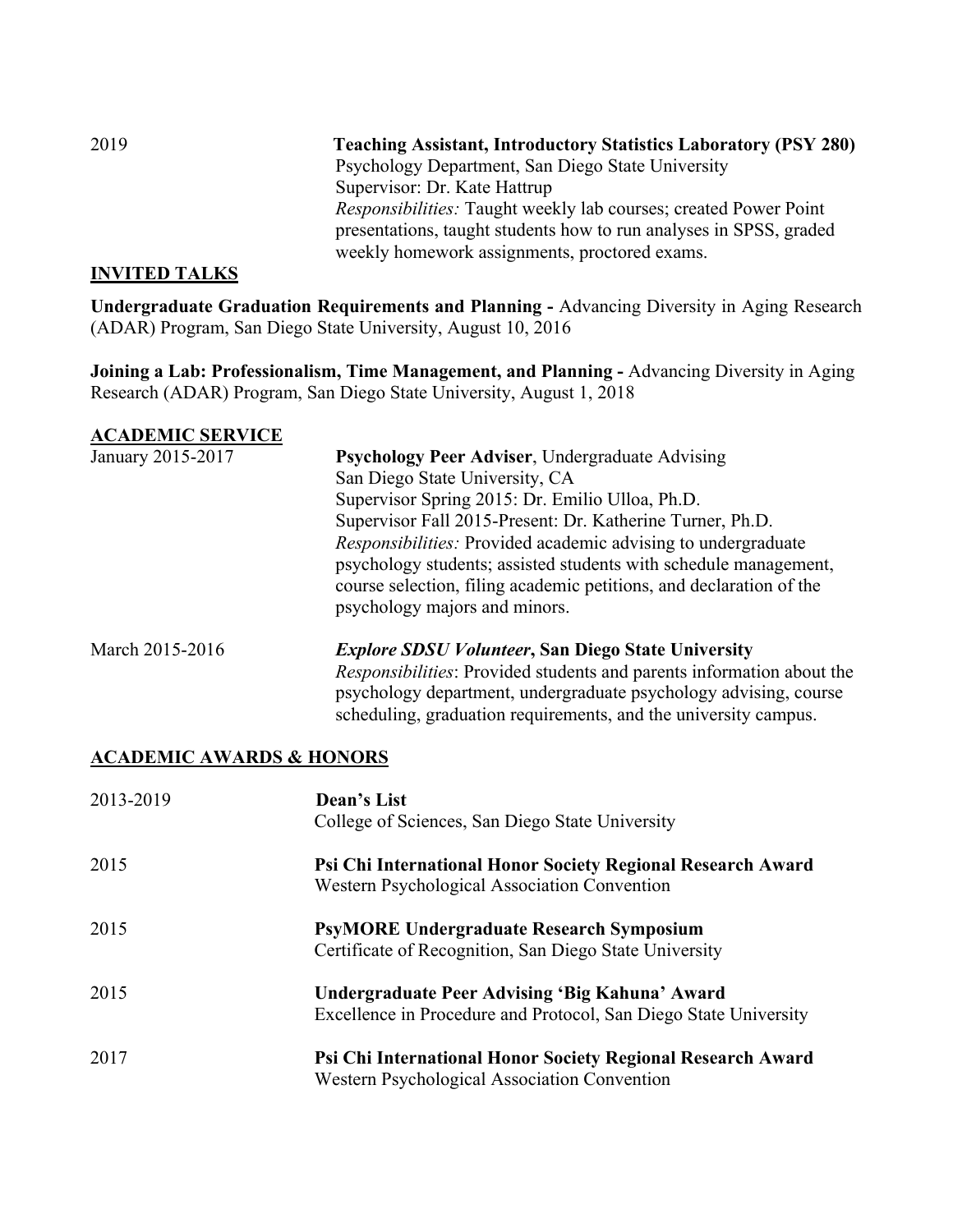| May 2017      | <b>Graduate Honor: Summa Cum Laude</b><br>Bachelor of Arts, Psychology, San Diego State University                   |
|---------------|----------------------------------------------------------------------------------------------------------------------|
| 2018          | Psi Chi International Honor Society Regional Research Award<br>Western Psychological Association Convention          |
| 2019          | Psi Chi International Honor Society Regional Research Award<br><b>Western Psychological Association Convention</b>   |
| 2019          | <b>Psychology Department Teaching Assistant Award</b><br>Psychology Recognition Ceremony, San Diego State University |
| $2019 - 2020$ | <b>UC Merced HotChalk Recruitment Fellowship</b><br>(Amount: \$4,000)                                                |

## **PROFESSIONAL MEMBERSHIPS**

| 2013-Present | Psi Chi, International Honor Society in Psychology<br>Member            |
|--------------|-------------------------------------------------------------------------|
| 2014-Present | <b>National Society of Collegiate Scholars (NSCS)</b><br>Member         |
| 2015-Present | <b>Western Psychological Association (WPA)</b><br>Student Affiliate     |
| 2017-Present | <b>Society of Behavioral Medicine (SBM)</b><br>Student Affiliate        |
| 2019-Present | UC Merced Health Sciences Research Institute<br>Graduate Student Member |
| 2019-Present | <b>International Journal of Behavioral Medicine</b><br>Reviewer         |

### **EXTRACURRICULR ACTIVITY & SKILLS**

- **Statistical Analysis Training in R and SPSS**
- **Institutional Review Board (IRB) Certification**
- 2016 **Study Abroad Program: Rimini, Italy**  *Conflict Resolution Training* San Diego State University, College of Extended Studies